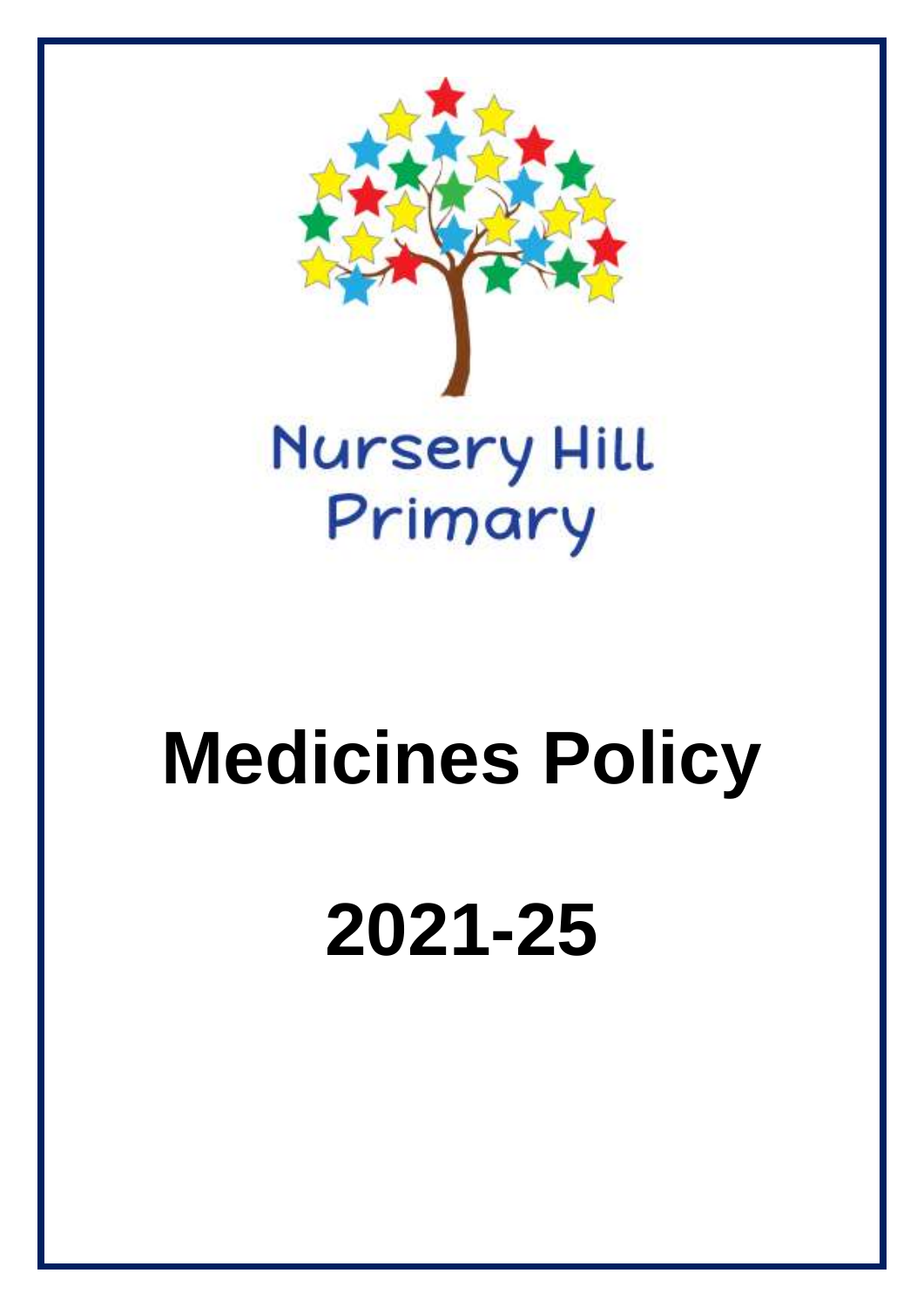# **AIMS OF THIS POLICY STATEMENT**

- To support regular attendance of all pupils;
- To ensure staff understand their roles and responsibilities in administering medicines;

• To ensure parents understand their responsibilities in respect of their children's medical needs;  $\Box$  To ensure medicines are stored and administered safely.

Where children are unwell and not fit to be in school, and where they are still suffering from an infection which may be passed to others, children should remain at home to be cared for and looked after. Even if they have improved, children may not return to school for at least 48 hours after the last episode of sickness or diarrhoea.

The school is committed to ensuring that children may return to school as soon as possible after an illness, (subject to the health and safety of the school community) and that children with chronic health needs are supported at school. If children are on anti-biotics and are well enough, they are welcome at school from day 1 of anti-biotics being given. This policy statement sets out clearly a sound basis for ensuring that children with medical needs receive proper care and support in school.

# **PRESCRIPTION MEDICINES**

- Medicines should only be brought to school when essential (where it would be detrimental to the child's health if the medicine were not administered during the school day);
- All medicines should be taken to your child's classroom Learning Support Assistant (if First Aid trained). If the classroom Learning Support Assistant is not First Aid trained, a member of SLT will deploy this responsibility to another LSA;
- First Aid Staff must complete the Medication Book alongside the responsible adult;
- Medicines will only be accepted in the original container as dispensed by a pharmacist and with the prescriber's instructions for administration;
- The medicine should be clearly marked with the child's full name and class name;
- The appropriate dosage spoon should be included with all medicines sent to school;
- Any medicine administered will be recorded by the named First Aider in the Medication Book kept in the staffroom;
- Medicines will only be accepted for administration in school on completion of the appropriate form by a parent or carer.

# **NON-PRESCRIPTION MEDICINES**

- We will not give paracetamol or ibuprofen routinely as their primary use is to control raised temperature for which a child should be at home;
- We do not allow cough sweets in school;
- We do not give a non-prescribed medicine to a child. If a parent/carer wishes to administer a nonprescribed medicine (such as Calpol or Nurofen) they are welcomed to do so at the appropriate times by coming into school.

# **ROLES AND RESPONSIBILITIES OF SCHOOL STAFF**

First Aid Staff at Nursery Hill Primary school are expected to do what is reasonable and practical to support the inclusion of all pupils. This will include administering medicines or supervising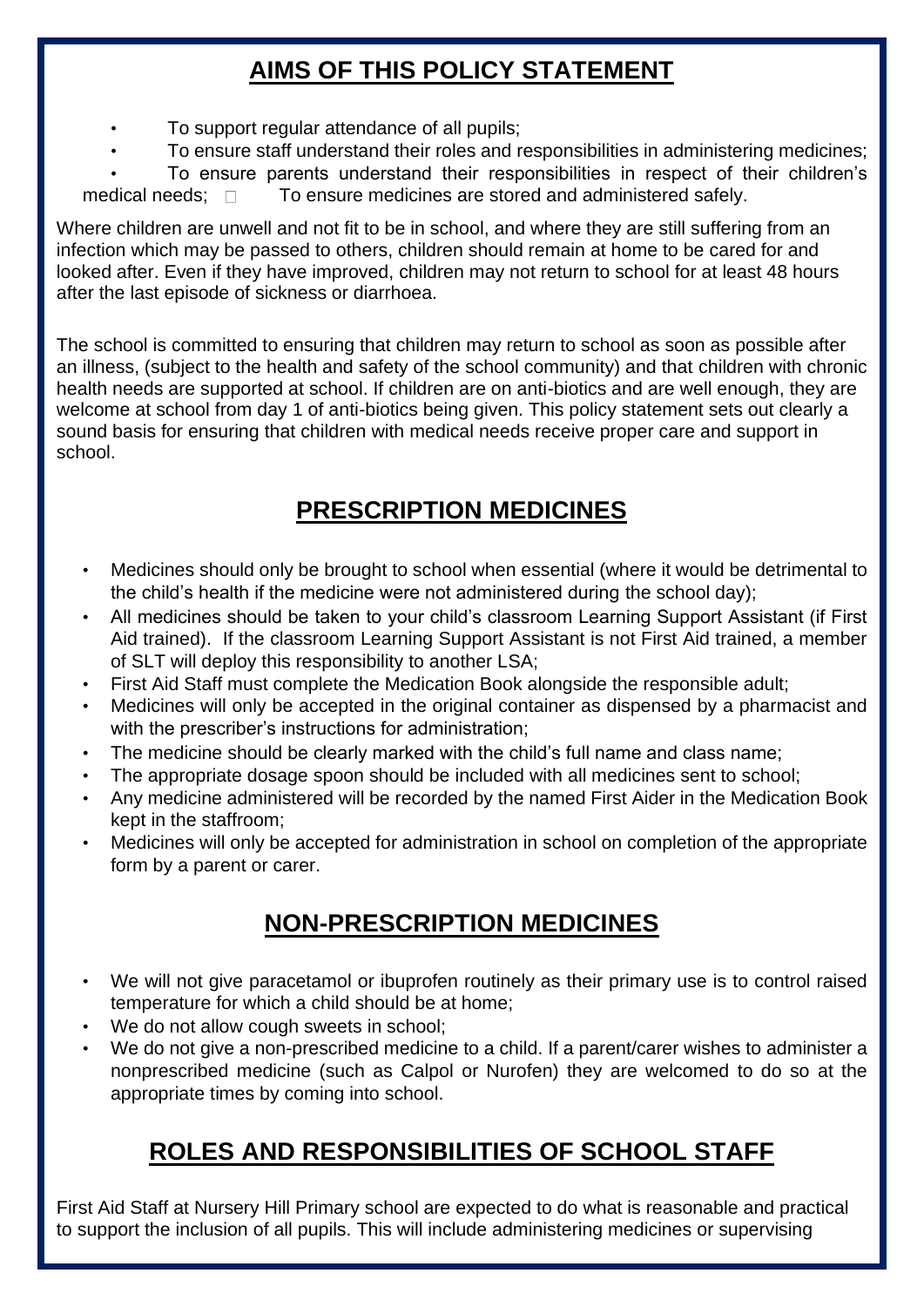children in self administration (such as inhalers). However, as they have no legal or contractual duty, First Aid Staff may be asked, but cannot be directed, to do so.

- All medicines are stored securely in the staffroom with access only for staff;
- Asthma reliever inhalers and Epipens are kept securely in the relevant classrooms;

• First Aid Staff must complete the 'Medication Book' kept in each classroom each time medicine is administered within school time, although older children will sometimes;  $\Box$  Relevant staff will be trained on how to administer Epipens.

### **PARENTAL RESPONSIBILITY**

In most cases, parents will administer medicines to their children themselves out of school hours, but where this is not possible, parents of children in need of medication must ensure that the school is accurately advised about the medication, its usage and administration. Parents must complete the parental agreement form before a medicine can be administered by First Aid Staff.

- Parents are responsible for ensuring that all medication kept in school e.g. asthma pumps, Epipens, are kept up to date;
- Parents are responsible for notifying the school if there is a change in circumstances e.g. if a child is deemed to be no longer asthmatic.

#### **LONG-TERM AND COMPLEX NEEDS**

Where a child has significant or complex health needs, parents should give full details on entry to school or as the child first develops a medical need. Where appropriate, a health care plan may be put in place involving the parents and relevant health care professionals.

#### **SAFE STORAGE OF MEDICINES**

The school is responsible for ensuring that all medicines are stored safely. Medicines should be stored in the appropriate container clearly marked with the child's name, dose and frequency of administration.

Medicines are locked in the staff room under adult supervision. There is a lockable container for medicines, including antibiotics to be kept in. First Aiders are responsible for administering medicines after the necessary forms have been completed.

#### **MANAGING MEDICINES ON SCHOOL TRIPS**

On School visits, the teacher is responsible for taking any medicines they may need with them and a First Aider wherever is possible.

#### **MONITORING AND REVIEW**

The day-to-day monitoring of this policy is the responsibility of the Head Teacher.